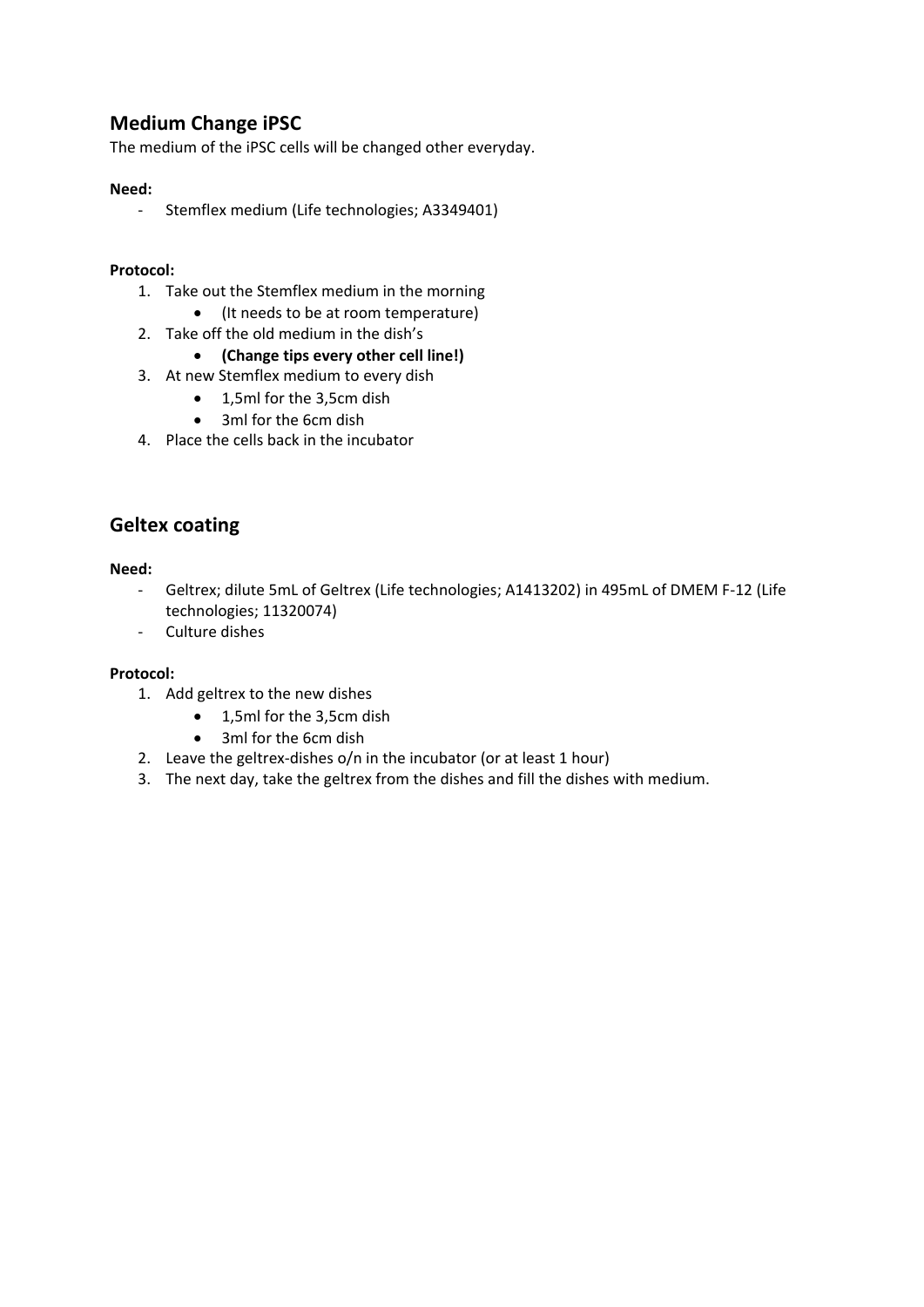# **Splitting iPSC cell lines**

# **Need:**

- 1. Stemflex medium (Life technologies; A3349401)
- 2. 0,5mM EDTA
- 3. 1x PBS (Life technologies; 14190169)
- 4. Rock-inhibitor (Dilute 1:1000 in medium) (Axon Biochemicals; AXON 1683)
- 5. Geltrex coated dishes

## **Protocol:**

- 1. Check which dish needs to be split, the other is the back-up
	- Check for amount of cells, but also differentiation
- 2. Dilute the rock-inhibitor 1:1000 in Stemflex
	- Amount of medium needed: 1,5ml per new dish + 1ml per cell-line + 1ml extra
- 3. Take off the geltrex from the dishes and add 1,5ml Stemflex with y27
- 4. Take off the medium in every dish, and wash cells with PBS
- 5. Take off the PBS, add EDTA to the cells and transfer the cells to the incubator for 2 minutes and 10 seconds
	- 1,5ml EDTA to the 3,5cm dish
	- 3ml EDTA to the 6cm dish
- 6. Take off the EDTA after 2 minutes and 10 seconds
- 7. Shoot 1ml of Stemflex with y27 on the dish (once!), the cells should come off
- 8. Take 35µl of cells and add them to the new dish (add double the amount to the other dish)
- 9. Check if there are enough small colonies on the new dish
	- If not, add more cells
- 10. Store in the incubator, and check the cells the next day
- 11. If the cells look good, change medium
	- Add 2ml to the dishes instead of 1,5ml
- 12. If there are not enough colonies on the new dish, do the splitting again with the back-up dish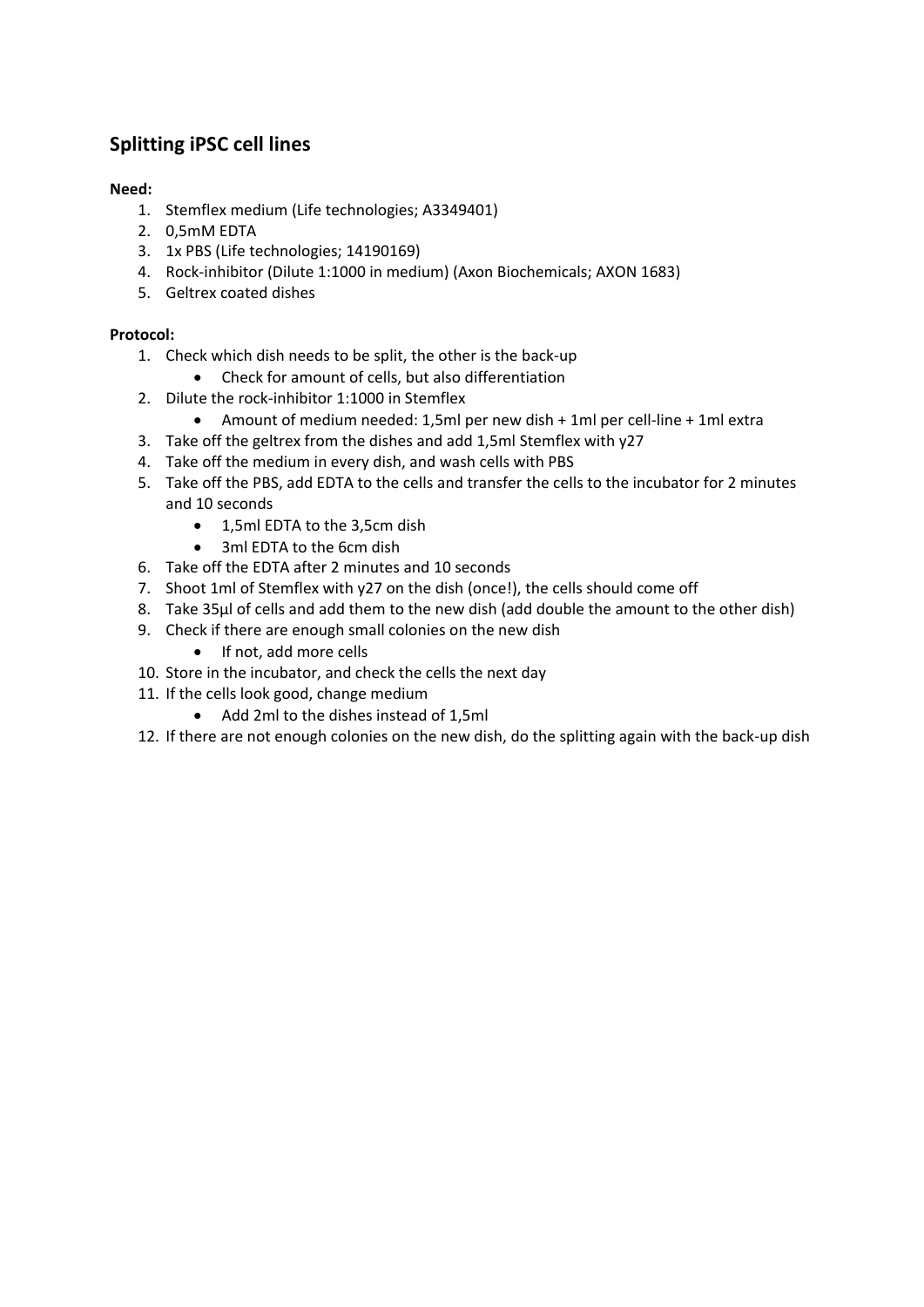# **Freezing iPSCs**

## **Need:**

- Cold Freezing medium: FBS (Sigma-Aldrich; F7524)/ 10%DMSO
	- Amount of Freezing medium: 1ml per vial + 1ml extra, filter before use
- PBS (Life technologies; 14190169)
- 0,5mM EDTA
- Stemflex medium (Life technologies; A3349401)

## **Protocol:**

- 1. Take off the medium
- 2. Wash dishes with 2ml of PBS, and remove it
- 3. Add EDTA and leave in the incubator for 2 minutes
- 4. Prepare a 15mL tube with 6mL of Stemflex medium
- 5. Remove the EDTA
- 6. Add 3-4ml of PBS, shoot 1ml on the cells each time, on a different spot
- 7. Collect PBS in the 15ml tube
- 8. Shoot 1ml of Stemflex medium on the cells to detach them more, and add to the 15ml tube
- 9. Centrifuge tube for 4 minutes at 200rpm
- 10. Remove supernatant
- 11. Resuspend pellets in cold FBS/10% DMSO
	- Resuspending volume depends on amount of vials
	- 1x 6cm dish is enough for 2 vials.
- 12. Put the vials in the purple box with the ring inside and bring to the -80°C
	- **The ceramic ring must be inside the purple box and at room temperature**
- 13. Next day, place vials in Liquid Nitrogen